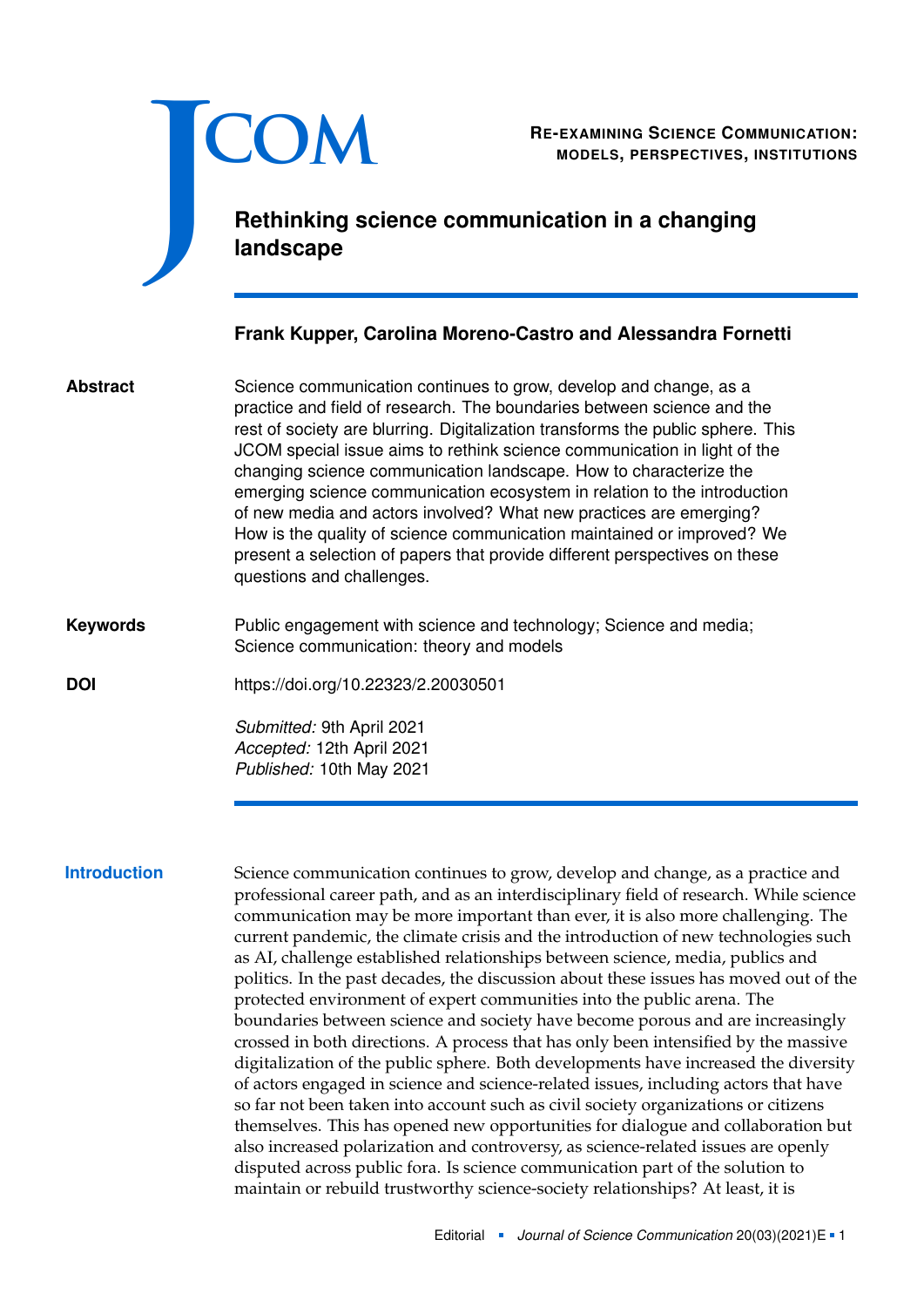increasingly included in institutional discourses. This was for example the case with the first ever launched call by the EU Commission (2019) entitled: 'Taking stock and re-examining the role of science communication.' It entirely focused on the role played by science communication with and for society over the last decades, with the goal of opening up a multidisciplinary, international and cross-cultural reflection on its state-of-the-art as well as its challenges and opportunities.

This JCOM special issue originates from three EU funded projects — QUEST, RETHINK, CONCISE — which answered that call. We agree it is time to rethink science communication. How is the science communication ecosystem developing in response to the above mentioned changes in the science-society relationship? What is changing due to the introduction of new media and publics? What new practices are emerging? How is the quality of science communication maintained or improved?

We received a total of 45 manuscripts from 23 countries, with the majority of women as corresponding authors, as in the tables [1](#page-1-0) and [2.](#page-2-0)

| Country<br>(corresponding author)   | Accepted<br>papers | Rejected<br>papers | <b>Total</b><br>result  |
|-------------------------------------|--------------------|--------------------|-------------------------|
| Afghanistan                         |                    | $\mathbf{1}$       | 1                       |
|                                     |                    |                    |                         |
| Australia                           | $\mathbf{1}$       |                    | $\mathbf{1}$            |
| Austria                             | $\mathbf{1}$       |                    | $\mathbf{1}$            |
| Bangladesh                          |                    | $\mathbf{1}$       | 1                       |
| Belgium                             |                    | $\mathbf{1}$       | 1                       |
| <b>Brazil</b>                       |                    | $\overline{2}$     | $\overline{2}$          |
| Chile                               |                    | $\mathbf{1}$       | 1                       |
| <b>Denmark</b>                      |                    | $\mathbf{1}$       | $\mathbf{1}$            |
| Estonia                             | $\mathbf{1}$       |                    | $\mathbf{1}$            |
| Finland                             | $\overline{1}$     |                    | 1                       |
| Germany                             | 3                  | $\overline{2}$     | 5                       |
| India                               |                    | $\overline{2}$     | $\overline{2}$          |
| Ireland                             | $\mathbf{1}$       |                    | 1                       |
| <b>Israel</b>                       |                    | $\mathbf{1}$       | 1                       |
| <b>Italy</b>                        | 3                  | 3                  | 6                       |
| Mexico                              |                    | $\mathbf{1}$       | 1                       |
| Netherlands                         | $\mathbf{1}$       |                    | $\mathbf{1}$            |
| Portugal                            | $\overline{2}$     | $\overline{4}$     | 6                       |
| Spain                               |                    | 3                  | 3                       |
| Thailand                            |                    | $\mathbf{1}$       | 1                       |
| <b>United Kingdom of Great</b>      | $\mathbf{1}$       | $\overline{2}$     | 3                       |
| <b>Britain and Northern Ireland</b> |                    |                    |                         |
| <b>United States of America</b>     |                    | $\overline{4}$     | $\overline{\mathbf{4}}$ |
| <b>Total Result</b>                 | 15                 | 30                 | 45                      |

<span id="page-1-0"></span>**Table 1**. Manuscripts received for the RETHINK special issue.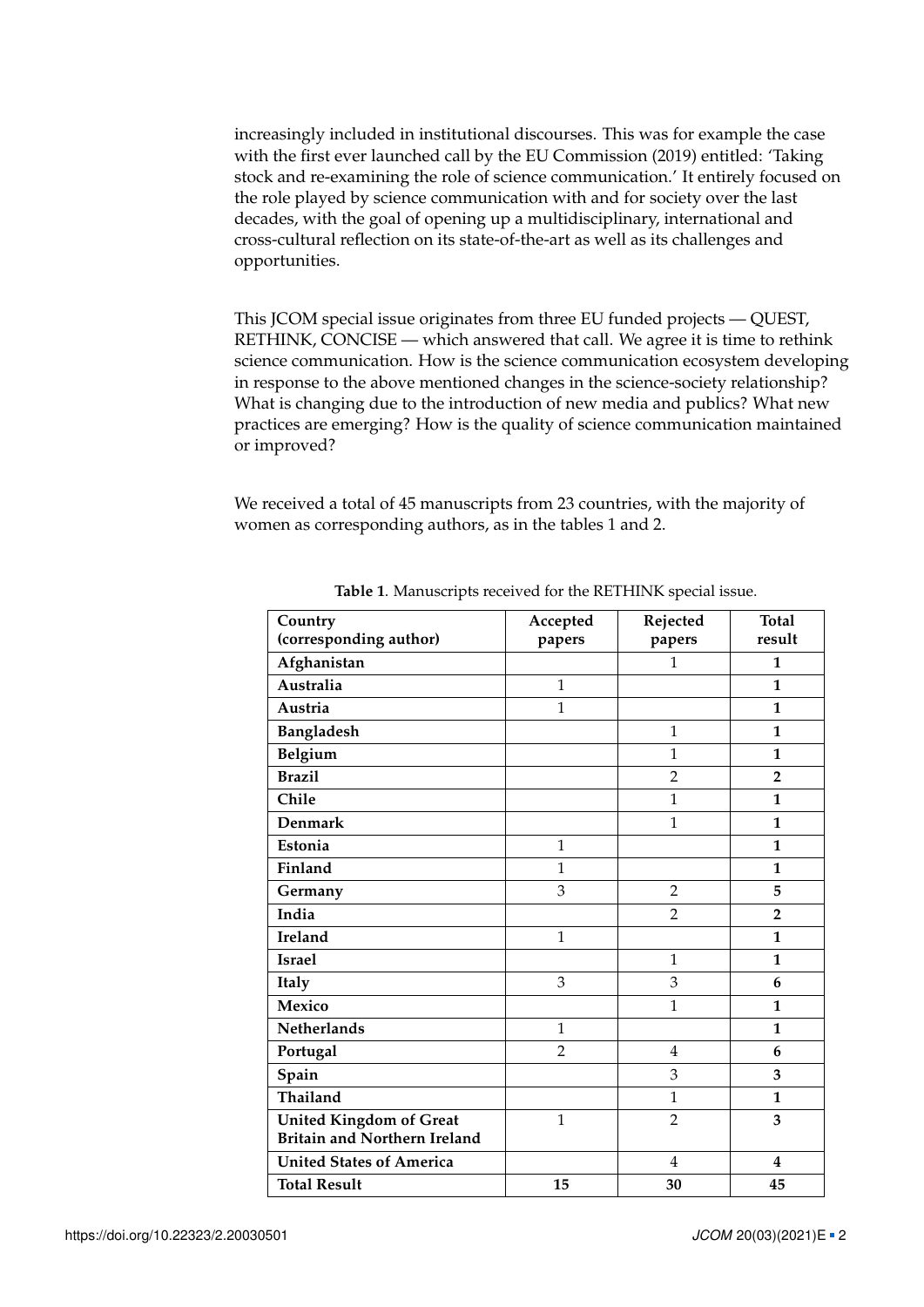| Gender<br>(corresponding authors) | Accepted<br>papers | Rejected<br>papers | Total<br>Result |
|-----------------------------------|--------------------|--------------------|-----------------|
| <b>Males</b>                      |                    | 13                 | 16              |
| <b>Females</b>                    |                    |                    | 29              |
| <b>Total Result</b>               | 15                 | 30                 | 45              |

<span id="page-2-0"></span>**Table 2**. Gender of the corresponding authors.

# **The changing landscape of science communication**

One of the starting points for this special issue was the observation that the science communication landscape is undergoing deep and fundamental changes. First, the boundaries between science and society are blurring: the network of connections between science and society is becoming ever more complex, fragmented, heterogeneous and context-specific. Second, digitalisation of the public sphere has transformed the science communication landscape even more. It has fundamentally changed how scientists and a variety of publics interact and communicate. For both science communication research and practice, this raises the question what these changes mean for the interaction and communication processes that take place, the actors involved, their roles and relationships. We therefore start this special issue with a snapshot of European science communication provided by Sarah Davies et al. [\[2021\]](#page-4-0). Building on different studies within the QUEST project, she explores contemporary practices, priorities and struggles. Davies portrays a disparate and fragmented landscape, comprising diverse epistemologies, practices and standards. A landscape that is currently in transition, mainly due to digitalization — and pluralisation — of the media.

**Digital ecologies** The next three papers explore the implications of the digitalization of the media landscape in more depth and detail. Emma Weitkamp et al. [\[2021\]](#page-5-0) provides an overview of the emerging digital ecology of science communication. Comparing three European countries studied in the RETHINK project, she shows that even though the range of actors producing science-related content is considerably broadened, traditional science media and journalists remain quite visible across different platforms. While scientists themselves do contribute to public communication, many of them are not highly visible. In another RETHINK study, Tessa Roedema and colleagues [\[2021\]](#page-5-1) analyse the online engagement practices of scientists. They examine how scientists perceive their role and interactions in the digital public sphere and make the case for a more reflective practice to deal with the struggles and challenges encountered online. Kaisu Koivumaki et al. [\[2021\]](#page-5-2) highlights another implication of digitalisation. The increased opportunities for scientists to interact directly with different publics come with certain challenges, for example with respect to the relationship with communication professionals and the distribution of roles and responsibilities for science communication in research organizations. In this qualitative interview study, Koivumaki describes several ambiguities and uncertainties that challenge the uptake of new communication roles.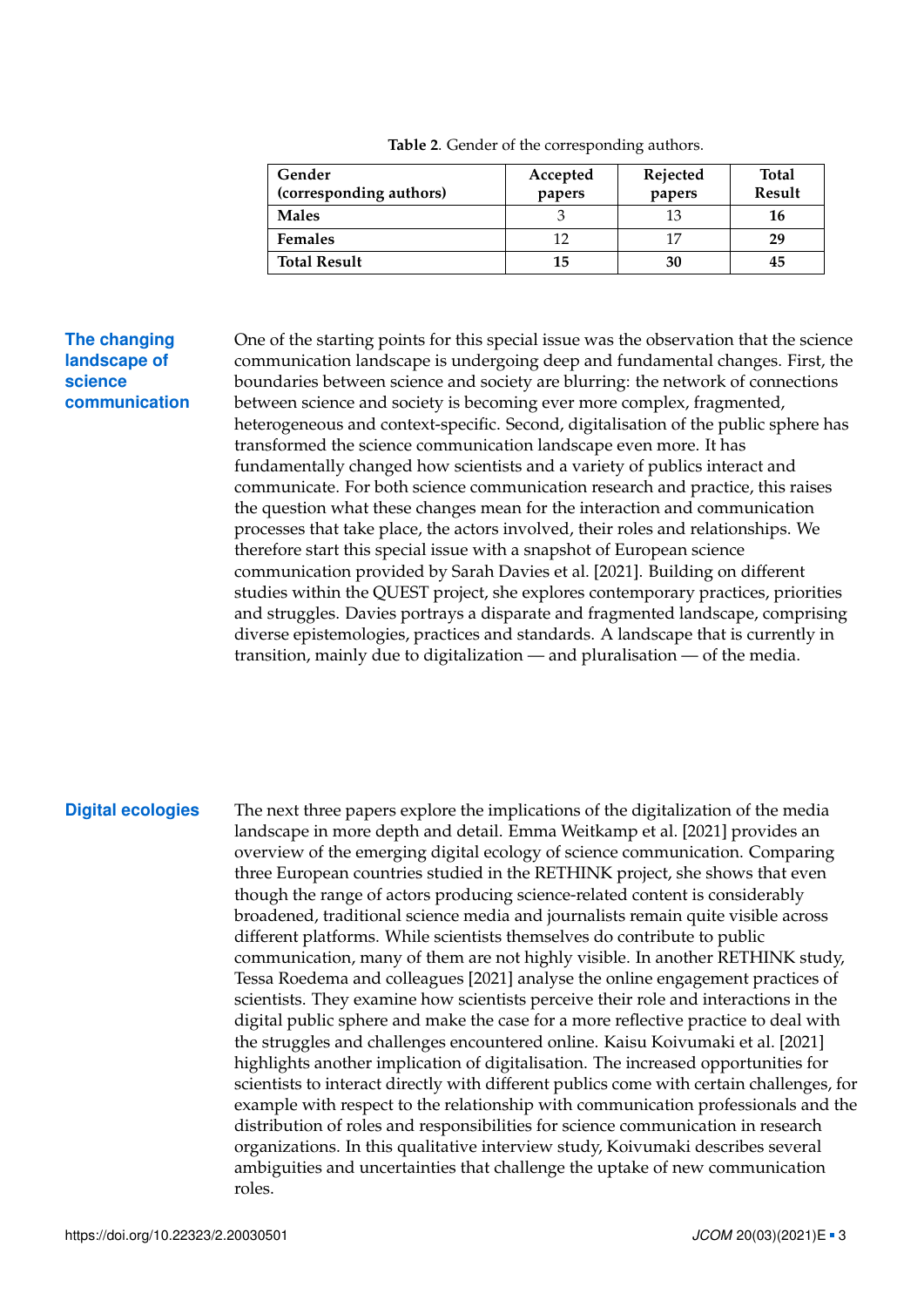### **The study of science communication in the digital era**

Changes in the landscape of science communication, intensified by the digitalisation of the public sphere, also have implications for how we understand and study science communication. We have included several papers that suggest new directions for the study of science communication. Based on RETHINK's Delphi study with international science communication scholars, Birte Fähnrich [\[2021\]](#page-5-3) advocates a broad conceptual approach, encompassing all forms of communication about science-related topics. This would allow for the consideration of a broader variety of actors, roles, motives and contexts. Also Massimiano Bucchi and Brian Trench [\[2021\]](#page-4-1) call for embracing the richness and diversity of science communication. Arguing against a too narrow definition and standardization of science communication, they construct a view of science communication as a collection of social conversations around science. Finally, Monica Taddicken and Nicole Krämer [\[2021\]](#page-5-4), based on an analysis of changing communication practices online, outline three theoretical strands for future research: the affordances of technological structures that shape communication practices, the new order of knowledge along with the increasing diversity of actors involved and the role of trust and rationality in social issues around science.

### **What about quality?**

Digitalization, the spread of misinformation, and the increasing variety of media, sources and actors involved, all raise questions about the quality of the communication that is produced. The need to improve quality is certainly not new in the science communication discourse. However, the increasing diversity of actors involved in science communication practices also extends the range of actors that are — or should be — involved in the discussion of quality. The QUEST project therefore developed a co-design process that directly engaged key stakeholders in identifying both challenges and solutions around the quality of communication about science. In his contribution to the special issue, Arko Olesk et al. [\[2021\]](#page-5-5) proposes the co-constructed quality framework, consisting of 12 indicators arranged into three dimensions. With this framework science communicators and their practices could be supported cross-sectorally. Ilda Mannino and colleagues [\[2021\]](#page-5-6) present the identified barriers to the quality of science communication. The paper highlights how quality depends on all stakeholders involved and requires changes at policy and decision-making level. Eventually, Mannino proposes a series of tools and incentives designed for science communicators, particularly in the areas of journalism, social media and museums, to overcome barriers and improve the quality of science communication.

### **What do citizens say?**

The emerging science communication landscape deeply changes the way citizens engage with science and science information. While the publics of science communication have long been approached as passive receivers of information their more active role in the digital landscape asks for better insight into the public perspective. Public communication is more complicated than the old knowledge deficit model suggests. The CONCISE project therefore held citizen consultations in five European countries. How do different publics navigate the emerging science communication landscape and engage with science? The consultations collected the ideas and opinions of more than 500 European citizens about different issues in science communication. Sonia Brondi and colleagues [\[2021\]](#page-4-2) identify different dimensions of trust in science and science communication from the perspectives of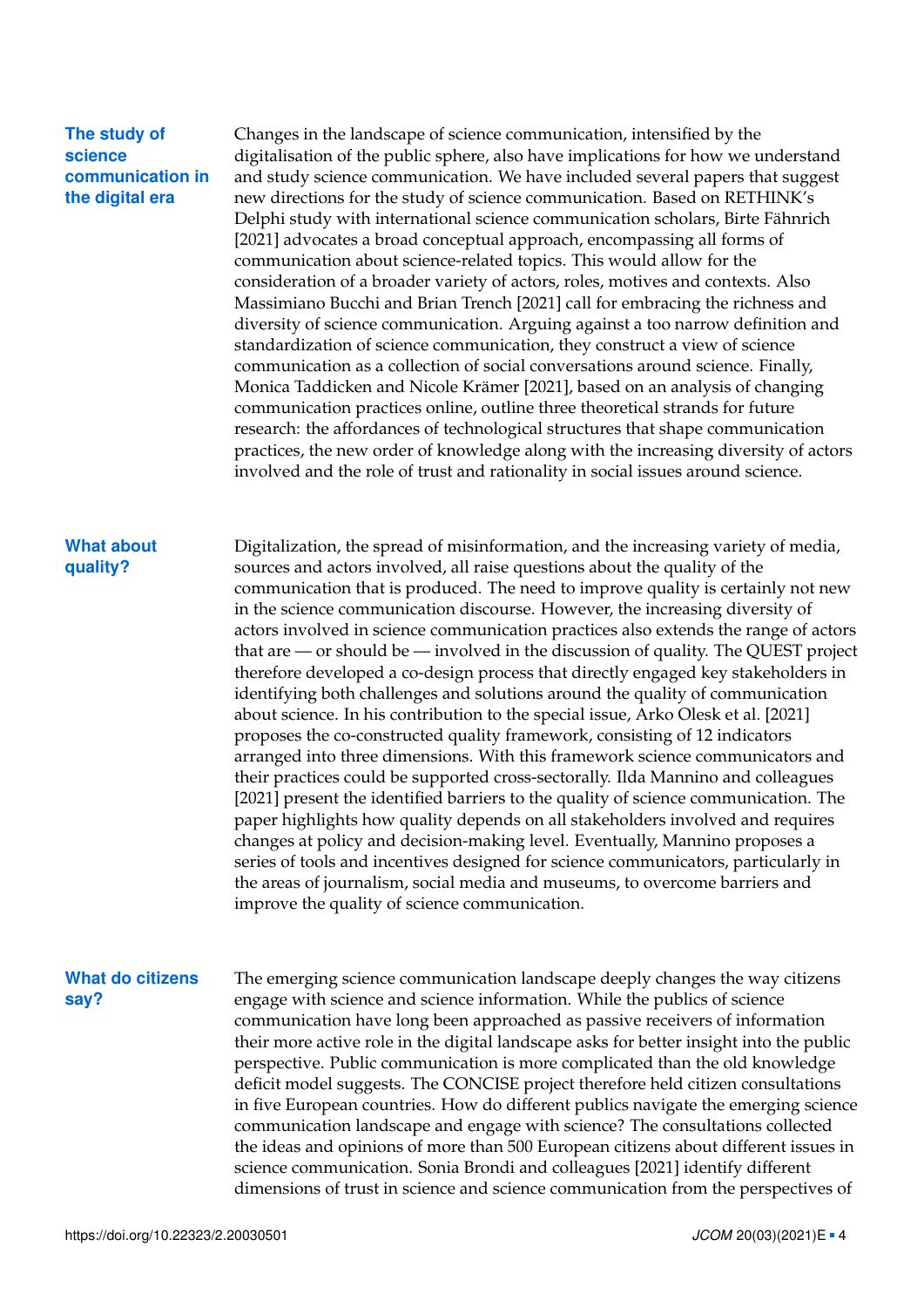citizens. Moreover, they report how information sources and channels are related to these dimensions of trust. Giuseppe Pellegrini and colleagues [\[2021\]](#page-5-7) use the specific context of climate change communication to explore the preferences of citizens for public communication and engagement. Ana Delicado and colleagues [\[2021\]](#page-4-3), finally, further explores the finding of the Portuguese consultation that citizens prefer unmediated communication above mediated communication.

### **New practices of science communication**

The changes in the communication landscape also lead to new science communication practices, often in response to the increasing variety of actors involved and the call for more interactive and dialogical communication. We conclude the special issue with three papers that explore these new practices. Sara Anjos and colleagues [\[2021\]](#page-4-4) emphasize the contribution that communities of practice can make to public engagement of science by analysing a community of practice in astronomy communication. Linda Orthia and colleagues [\[2021\]](#page-5-8) discuss three different approaches to community engagement to articulate the basic principles of community-oriented science communication. Katherin Wagenknecht and colleagues [\[2021\]](#page-5-9), finally, review how the emerging practice of citizen science is related to and can enhance science communication.

### **Conclusion and outlook**

The papers included in this issue show a field that is still very much in flux. We were impressed by the variety of actors that were portrayed, such as scientists and journalists, but also communication professionals, societal stakeholders, citizens. In that sense, the included papers reflect the blurring of boundaries and the disruption of conventional processes of interaction and communication between science and society. We also note that the discussions about the emerging landscape and the changing practices of science communication are still at the start. Rethinking science communication requires a more reflexive mode of science communication that bridges research and practice, incorporates the perspectives of stakeholders and citizens and nurtures collaboration and dialogue across disciplines and divides.

- <span id="page-4-4"></span><span id="page-4-3"></span><span id="page-4-2"></span><span id="page-4-1"></span><span id="page-4-0"></span>**References** Anjos, S., Russo, P. and Carvalho, A. (2021). 'Communicating Astronomy with the Public: Perspectives of an international community of practice'. *JCOM* 20 (03), A11. <https://doi.org/10.22323/2.20030211>.
	- Brondi, S., Pellegrini, G., Guráň, P., Fero, M. and Rubin, A. (2021). 'Paths of Trust in Science: How citizens use sources and channels of communication to get science information and science knowledge'. *JCOM* 20 (03), A08. <https://doi.org/10.22323/2.20030208>.
	- Bucchi, M. and Trench, B. (2021). 'Science communication as the social conversation around science'. *JCOM* 20 (03), Y01. <https://doi.org/10.22323/2.20030401>.
	- Davies, S. R., Franks, S., Roche, J., Schmidt, A. L., Wells, R. and F., Z. (2021). 'The Landscape of European Science Communication'. *JCOM* 20 (03), A01. <https://doi.org/10.22323/2.20030201>.
	- Delicado, A., Rowland, J. and Estevens, J. (2021). 'Bringing back the debate on mediated and unmediated science communication: the public's perspective'. *JCOM* 20 (03), A10. <https://doi.org/10.22323/2.20030210>.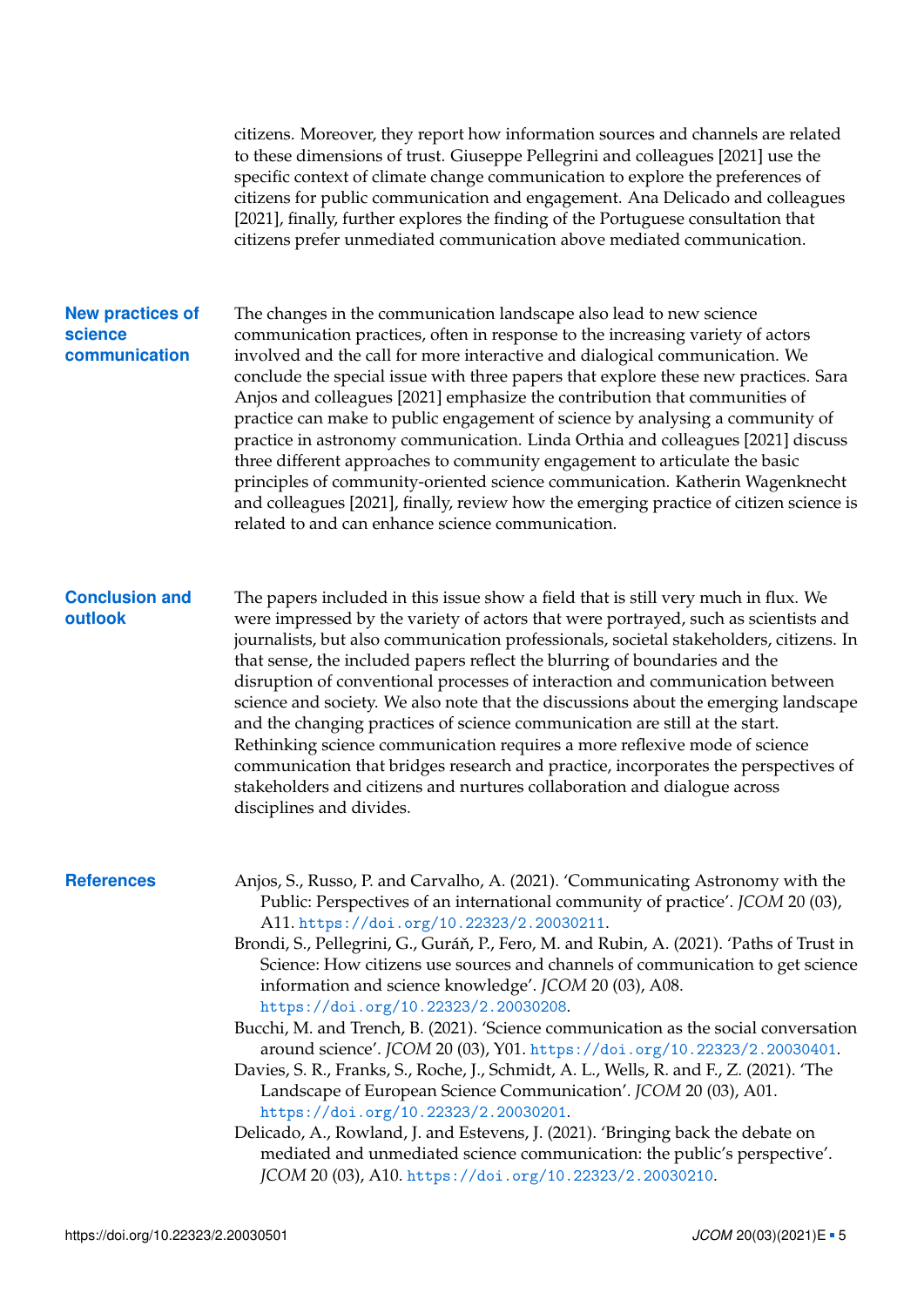- <span id="page-5-7"></span>Dziminska, M., Mendoza-Poudereux, I., Pellegrini, G. and J., R. (2021). 'Climate change and public perception. Citizens' proposals for better communication and involvement'. *JCOM* 20 (03), A09. <https://doi.org/10.22323/2.20030209>.
- <span id="page-5-3"></span>Fähnrich, B. (2021). 'Conceptualizing science communication in flux — a framework for analyzing science communication in a digital media environment'. *JCOM* 20 (03), Y02. <https://doi.org/10.22323/2.20030402>.
- <span id="page-5-2"></span>Koivumäki, K., Koivumäki, T. and Karvonen, E. (2021). 'Challenges in the collaboration between researchers and in-house communication professionals in the digital media landscape'. *JCOM* 20 (03), A04. <https://doi.org/10.22323/2.20030204>.
- <span id="page-5-6"></span>Mannino, I., Bell, L., Costa, E., Di Rosa, M., Fornetti, A., Franks, S., Iasillo, C., Maiden, N., Olesk, A., Pasotti, J., Renser, B., Roche, J., Schofield, B., Villa, R. and F., Z. (2021). 'Supporting Quality in Science Communication: Insights from the QUEST Project'. *JCOM* 20 (03), A07. <https://doi.org/10.22323/2.20030207>.
- <span id="page-5-5"></span>Olesk, A., Renser, B., L., B., Fornetti, A., Franks, S., Mannino, I., Roche, J., Schmidt, A. L., Schofield, B., Villa, R. and Zollo, F. (2021). 'Quality Indicators for Science Communication: Results from a Collaborative Concept Mapping Exercise'. *JCOM* 20 (03), A06. <https://doi.org/10.22323/2.20030206>.
- <span id="page-5-8"></span>Orthia, L. A., McKinnon, M., Viana, J. N. and Walker, G. J. (2021). 'Reorienting science communication towards communities'. *JCOM* 20 (03), A12. <https://doi.org/10.22323/2.20030212>.
- <span id="page-5-1"></span>Roedema, T. F. L., Broerse, J. E. W. and Kupper, F. (2021). '"Who is going to believe me, if I say 'I'm a researcher?"' — Scientists' role repertoires in online public engagement'. *JCOM* 20 (03), A03. <https://doi.org/10.22323/2.20030203>.
- <span id="page-5-4"></span>Taddicken, M. and Krämer, N. (2021). 'Public Online Engagement with Science Information: On the Road to a Theoretical Framework and a Future Research Agenda'. *JCOM* 20 (03), A05. <https://doi.org/10.22323/2.20030205>.
- <span id="page-5-9"></span>Wagenknecht, K., Woods, T., Nold, C., Rüfenacht, S., Voigt-Heucke, S., Caplan, A., Hecker, S. and Vohland, K. (2021). 'A question of dialogue? Reflections on how citizen science can enhance communication between science and society'. *JCOM* 20 (03), A13. <https://doi.org/10.22323/2.20030213>.
- <span id="page-5-0"></span>Weitkamp, E., Milani, E., Ridgway, A. and Wilkinson, C. (2021). 'Exploring the digital media ecology: Insights from a study of healthy diets and climate change communication on digital and social media'. *JCOM* 20 (03), A02. <https://doi.org/10.22323/2.20030202>.

**Authors** Dr. Frank Kupper is Associate Professor in Science Communication & Public Engagement at the Vrije Universiteit Amsterdam. He has an interdisciplinary background in science and philosophy and is an established scholar in public engagement research. His research particularly focuses on openness, reflexivity, dialogue and transformative learning in science-society interaction and communication processes. He participated as a research partner in several national and EU-funded projects on public engagement, ethical deliberation and RRI. He currently leads the H2020 consortium RETHINK. E-mail: [f.kupper@vu.nl.](mailto:f.kupper@vu.nl)

> Prof. Dr. Carolina Moreno-Castro is a Full Professor of Science Communication and a member of the Research Institute on Social Welfare Policy (POLIBIENESTAR), at the University of Valencia. During the last decade, she was leading a research team, Scienceflows, where she was coordinating several research projects about risk communication and science communication. she has published over 100 works